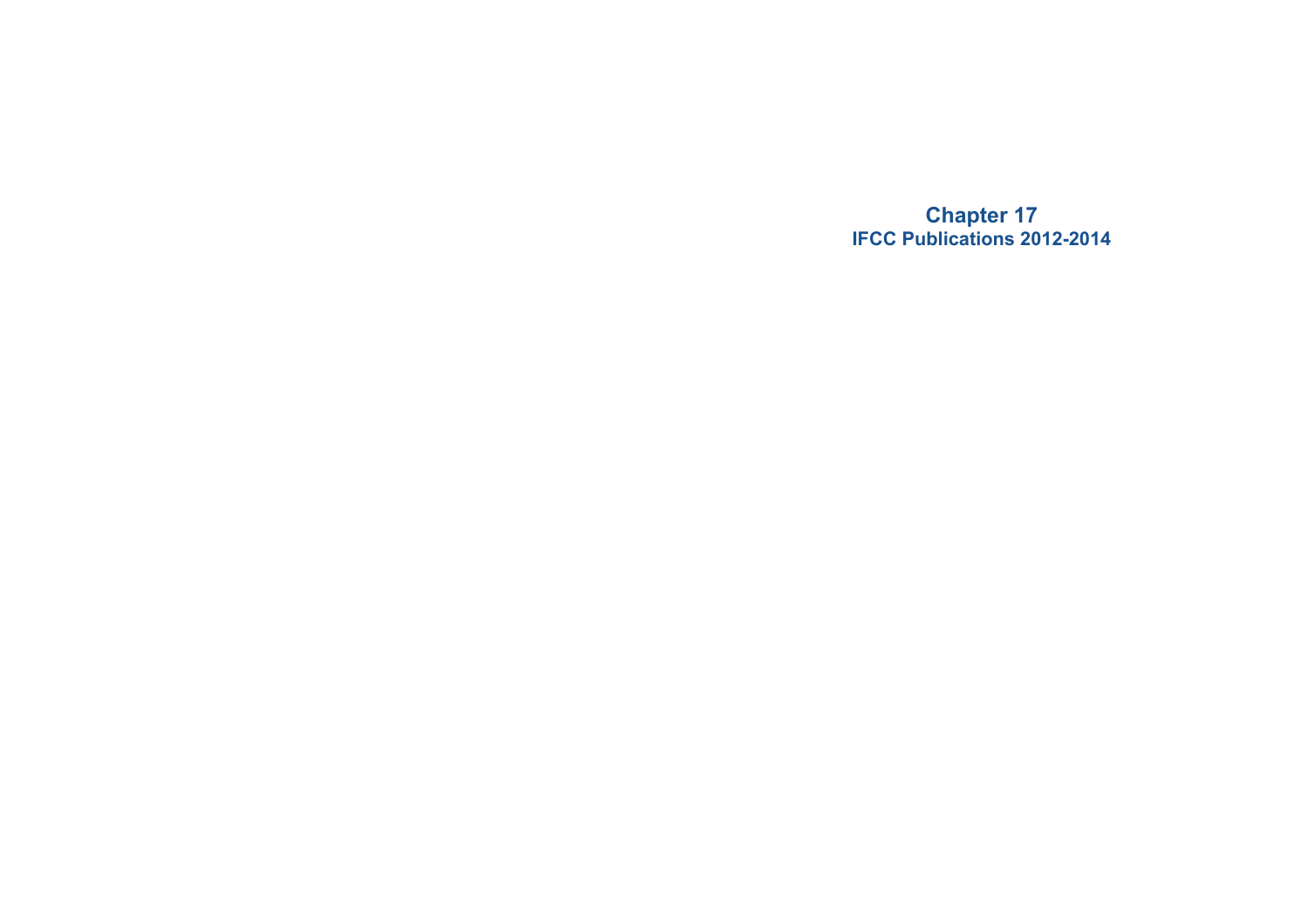## **IFCC Executive Board (EB)**

Lopez JB, Badrick T. "Proposals for the mitigation of the environmental impact of clinical laboratories". Clin Chem Lab Med 2012; 50(9): 1559-64.

Anonychuk A, Beastall G, Shorter S, Kloss-Wolff R, Neumann P. "A framework for assessing the value of laboratory diagnostics". Health Care Manage Forum 2012; 25: S4-11.

Beastall GH. "Adding value to laboratory medicine: a professional responsibility". Clin Chem Lab Med 2013; Vol. 51(1): 221-8.

Beastall GH. "The central role of laboratory medicine in healthcare: present and future". Chin J Clin Lab Mgt 2014; Vol. 1(1): 1-8.

Beastall GH. "Harmonisation of specialist training and continuing professional development in laboratory medicine: a long but necessary journey". Clin Chem Lab Med 2015; 53(1): 1-3. *Electronic publication* 2014 Oct 13*.*

## **IFCC Scientific Division (SD)**

#### **IFCC Scientific Division Executive**

Gillery P, Young IS. "Progress towards standardization: an IFCC Scientific Division Perspective". Clin Chem Lab Med 2013; 51(5): 915-8.

#### **IFCC and IUPAC Joint Committee for Nomenclature, Properties and Unit (C-NPU)**

Magdal U, Dybkaer R, Olesen H. "Properties and units in the clinical laboratory sciences, Part XXIII. The NPU terminology, principles and implementation - a user's guide". Clin Chem Lab Med 2012; 50(1): 35-50.

Férard G, Dybkaer R. "Recommendations for clinical laboratory science reports regarding properties, units, and symbols: the NPU format". Clin Chem Lab Med 2013; May; 51(5); 959-66.

#### **IFCC Committee on Traceability in Laboratory Medicine (C-TLM)**

Siekmann L. "Metrological traceability – a concept for standardization in laboratory medicine". Clin Chem Lab Med 2013 51(5): 953-7.

Kessler A, Siekmann L, Weykamp C, Geilenkeuser WJ, Dreazen O, Middle J, Schumann G. "External Quality Assessment Scheme for reference laboratories - review of 8 years' experience". Clin Chem Lab Med 2013; 51(5), 997-1005.

## **IFCC Committee on Reference Intervals and Decision Limits (C-RIDL)**

Ichihara K, Ozarda Y, Klee G, Straseski J, Baumann N, Ishikura K. "Utility of a panel of sera for the alignment of test results in the worldwide multicenter study on reference values". Clin Chem Lab Med 2013; 51(5), 1007-25.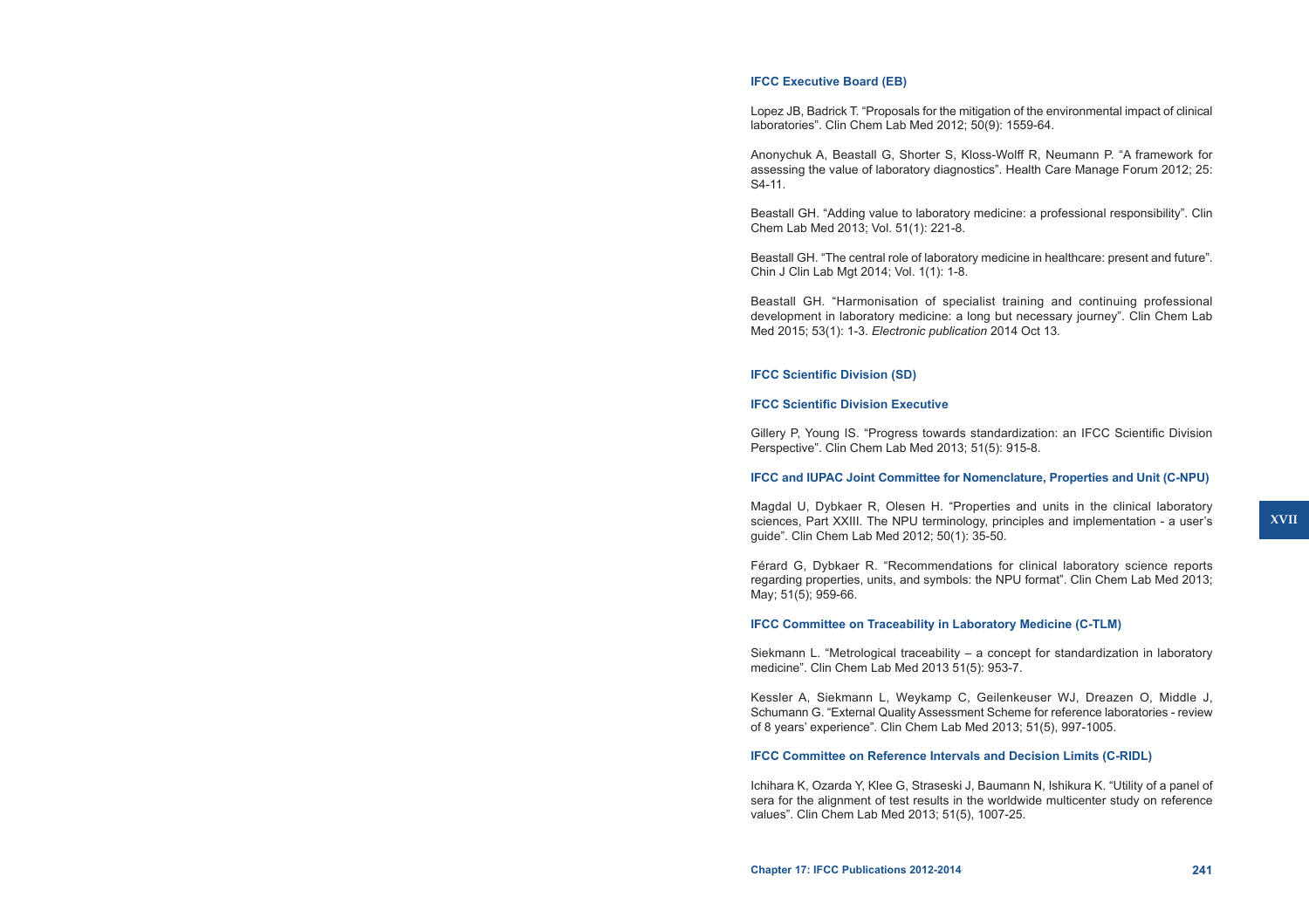Ozarda Y, Ichihara K, Barth Jh, Klee G. "Protocol and standard operating procedures for common use in the worldwide multicentre study on reference values". Clin Chem Lab Med 2013; 51(5): 1027-40.

## **IFCC Committee for Standardisation of Thyroid Function Tests (C-STFT)**

Van Houcke SK, Thienpont LM. "Good samples make good assays – the problem of sourcing clinical samples for a standardization project". Clin Chem Lab Med 2013; 51(5): 967-72.

Thienpont LM, Van Uytfanghe K, Van Houcke S, Das B, Faix JD, MacKenzie F, Quinn FA, Rottmann M, Van den Bruel A. "A Progress Report of the IFCC Committee for Standardisation of Thyroid Function Tests". Eur Thyroid J 2014; 3(2), 109-16.

## **IFCC Working Group on Standardisation of HbA<sub>2</sub> (WG-HbA2)**

Mosca A, Paleari R, Wild B. "Analytical goals for the determination of HbA<sub>2</sub>".Clin Chem Lab Med 2013; 51(5), 937-41.

# **IFCC Working Group on Standardisation of Carbohydrate-Deficient Transferrin (WG-CDT)**

Weykamp C, Wielders J, Helander A, Anton RF, Bianchi V, Jeppsson JO, Siebelder C, Whitfield JB, Schellenberg F. "Harmonization of measurement results of the alcohol biomarker carbohydrate-deficient transferrin by use of the toolbox of technical procedures of the International Consortium for Harmonization of Clinical Laboratory Results". Clin Chem 2014; 60(7): 945-53.

Weykamp C, Wielders JP, Helander A, Anton RF, Bianchi V, Jeppsson JO, Siebelder C, Whitfield JB, Schellenberg F. "Toward standardization of carbohydrate-deficient transferrin (CDT) measurements: III. Performance of native serum and serum spiked with disialotransferrin proves that harmonization of CDT assays is possible". Clin Chem Lab Med 2013; Vol. 51(5): 991-6.

## **National Kidney Disease Education Program – IFCC Working Group on Standardisation of Albumin in Urine (WG-SAU)**

Lieske JC, Bondar O, Miller WG, Bachmann LM, Narva AS, Itoh Y, Zegers I, Schimmel H, Phinney K, Bunk DM. "A reference system for urinary albumin: current status". Clin Chem Lab Med 2013; 51 (5): 981-9.

### **IFCC Working Group on Standardisation of Troponin I (WG-TNI)**

Barth JH, Panteghini M, Bunk DM, Christenson RH, Katrukha A, Schimmel H, Wang L, Tate JR. "Recommendation to harmonise the units for reporting cardiac troponin results". Clin Chim Acta 2014; 432: 166.

Christenson RH, Bunk DM, Schimmel H, Tate JR. "Point: Put simply, standardization of cardiac troponin I is complicated". Clin Chem 2012; 58(1): 165-8.

## **IFCC Working Group on Allowable Error for Traceable Results (WG-AETR)**

Bais R, Armbruster D, Jansen RT, Klee G, Panteghini M, Passarelli J, Sikaris KA. "Defining acceptable limits for the metrological traceability of specific measurands". Clin Chem Lab Med 2013, 51(5): 973-80.

## **IFCC Working Group on Clinical Quantitative Mass Spectrometry Proteomics (WG-cMSP)**

Lehmann S, Hoofnagle A, Hochstrasser D, Brede C, Glueckmann M, Cocho JA, Ceglarek U, Lenz C, Vialaret J, Scherl A, Hirtz C. "Quantitative Clinical Chemistry Proteomics (qCCP) using mass spectrometry: general characteristics and application". Clin Chem Lab Med 2013; Vol. 51(5): 919-35.

# **IFCC Working Group on CSF proteins (WG-CSF)**

Leinenbach A, Pannee J, Dülffer T, Huber A, Bittner T, Andreasson U, Gobom J, Zetterberg H, Kobold U, Portelius E, Blennow K. "Mass spectrometry-based candidate reference measurement procedure for quantification of amyloid-β in cerebrospinal fluid". Clin Chem 2014; 60(7): 987-94.

# **IFCC-IOF Joint Working Group on Standardisation of Biochemical Markers of Bone Turnover**

Johansson H, Odén A, Kanis JA, McCloskey EV, Morris HA, Cooper C, Vasikaran S. "A meta-analysis of reference markers of bone turnover for prediction of fracture". Calcif Tissue Int 2014; 94(5): 560-7.

## **Education and Management Division (EMD)**

#### **IFCC Committee on Clinical Molecular Biology Curriculum (C-CMBC)**

Lianidou E, Ahmad-Nejad P, Ferreira-Gonzalez A, Izuhara K, Cremonesi L, Schroeder ME, Richter K, Ferrari M, Neumaier M. "Advancing the education in molecular diagnostics: the IFCC-Initiative \*Clinical Molecular Biology Curriculum (C-CMBC); a ten-year experience". Clin Chim Acta 2014; 436: 5-8.

# **Communications and Publications Division (CPD)**

#### **IFCC Committee on Internet and e-Learning (C IeL)**

Vervaart P. "The role of the IFCC in supporting e-learning through the Internet". Clin Biochem 2014; 47(9): 761-2.

## **IFCC Task Forces**

# **IFCC Task Force on Ethics (TF-E)**

Bruns DE, Burtis CA, Gronowski AM, McQueen MJ, Newman A, Jonsson JJ. "Variability of Ethics Education in Laboratory Medicine Training Programs: Results of an International Survey". Clin Chim Acta 2015; 442: 115-8. *Date of Electronic Publication:*  2014 Nov 28.